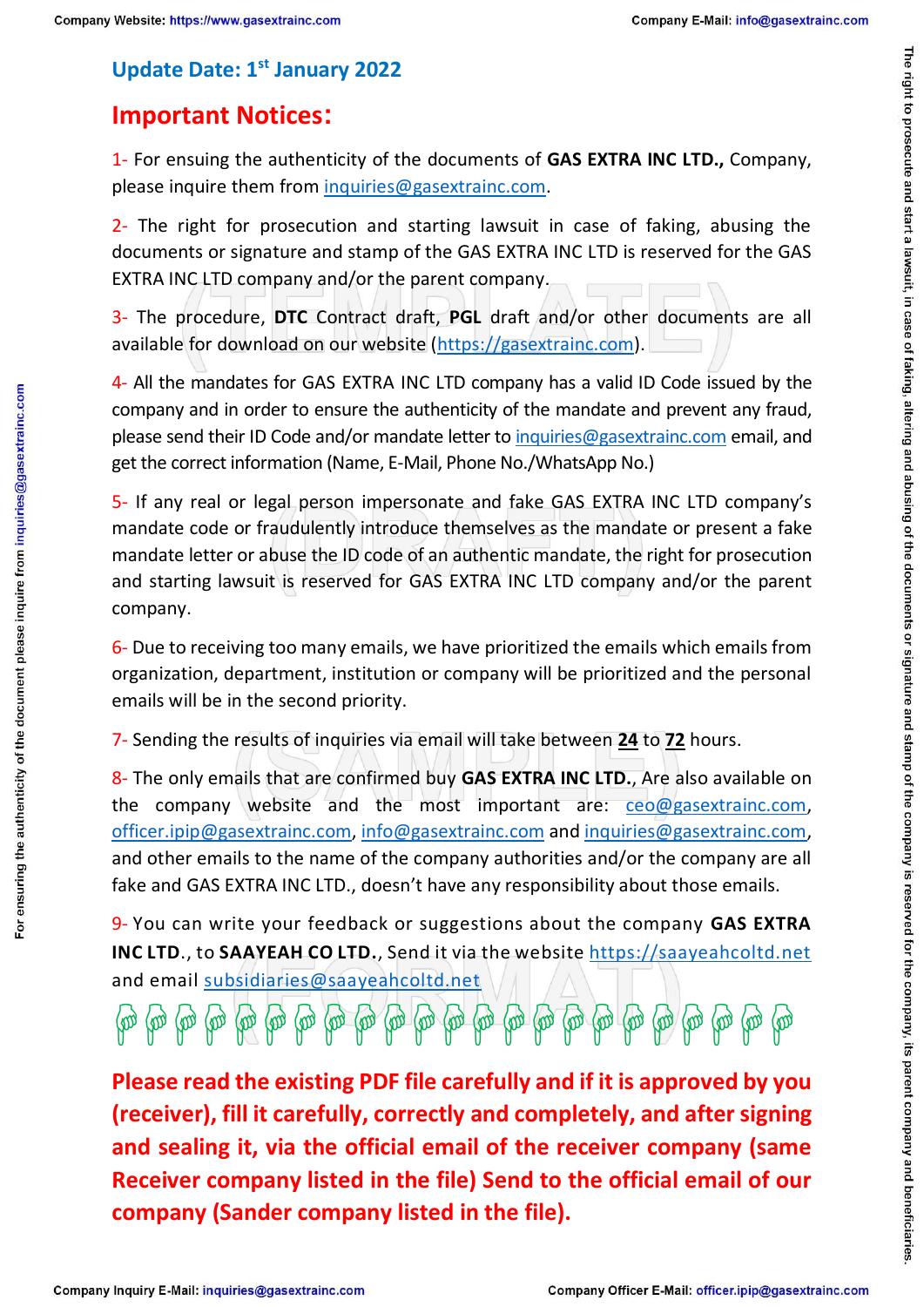**Date: 2022 Agreement Number: XX Agreement UETR Code: XX Transaction Code: XX**

# **PRIVATE AND CONFIDENTIAL AGREEMENT (DOA) ON DELIVERY OF CASH FUNDS FOR INVESTMENTS VIA DTC TRANSFER SERVER TO SERVER (S2S)**

This Agreement on delivery of cash funds for investment via DTC transfer (Hereinafter referred to as Agreement) becomes legally effective on the above-mentioned date as of or becomes null and void automatically if Receiver's all missing Codes and Permits listed in this Agreement are not submitted for verification to and approval by the Sender, which is entered into by and between the following Parties:

| <b>Company Name:</b>                              | <b>GAS EXTRA INC LTD.</b>                                      |  |
|---------------------------------------------------|----------------------------------------------------------------|--|
| <b>Company Address:</b>                           | 2ND FLOOR BERKELEY SQUARE HOUSE, MAYFAIR, LONDON, W1J 6BD, UK. |  |
| <b>Company UK. Reg. No.:</b>                      | 13430737                                                       |  |
| <b>Represented By:</b>                            | <b>TBA</b>                                                     |  |
| <b>Passport No.:</b>                              | <b>TBA</b>                                                     |  |
| <b>Country of Issue:</b>                          | <b>TBA</b>                                                     |  |
| <b>Issue Date:</b>                                | <b>TBA</b>                                                     |  |
| <b>Expiry Date:</b>                               | <b>TBA</b>                                                     |  |
| <b>Company Website:</b>                           | http://gasextrainc.com                                         |  |
| <b>Company E-Mail:</b>                            | info@gasextrainc.com                                           |  |
| <b>Company Officer E-Mail:</b>                    | officer.ipip@gasextrainc.com                                   |  |
| <b>Company Inquiry E-Mail:</b>                    | inquiries@gasextrainc.com                                      |  |
| Hereinafter referred to as the "Party A" (Sender) |                                                                |  |

and

| <b>Company Name:</b>           |  |
|--------------------------------|--|
| <b>Company Address:</b>        |  |
| <b>Company Reg. No.:</b>       |  |
| <b>Represented By:</b>         |  |
| <b>Passport No.:</b>           |  |
| <b>Country of Issue:</b>       |  |
| <b>Issue Date:</b>             |  |
| <b>Expiry Date:</b>            |  |
| <b>Company Website:</b>        |  |
| <b>Company E-Mail:</b>         |  |
| <b>Company Officer E-Mail:</b> |  |
|                                |  |

Hereinafter referred to as the **"Party B" (Receiver)** Bank-To-Bank Funds Transfer Agreement

For ensuring the authenticity of the document please inquire from inquiries@gasextrainc.com

or ensuring the authenticity of the document please inquire from inquiries@gasextrainc.com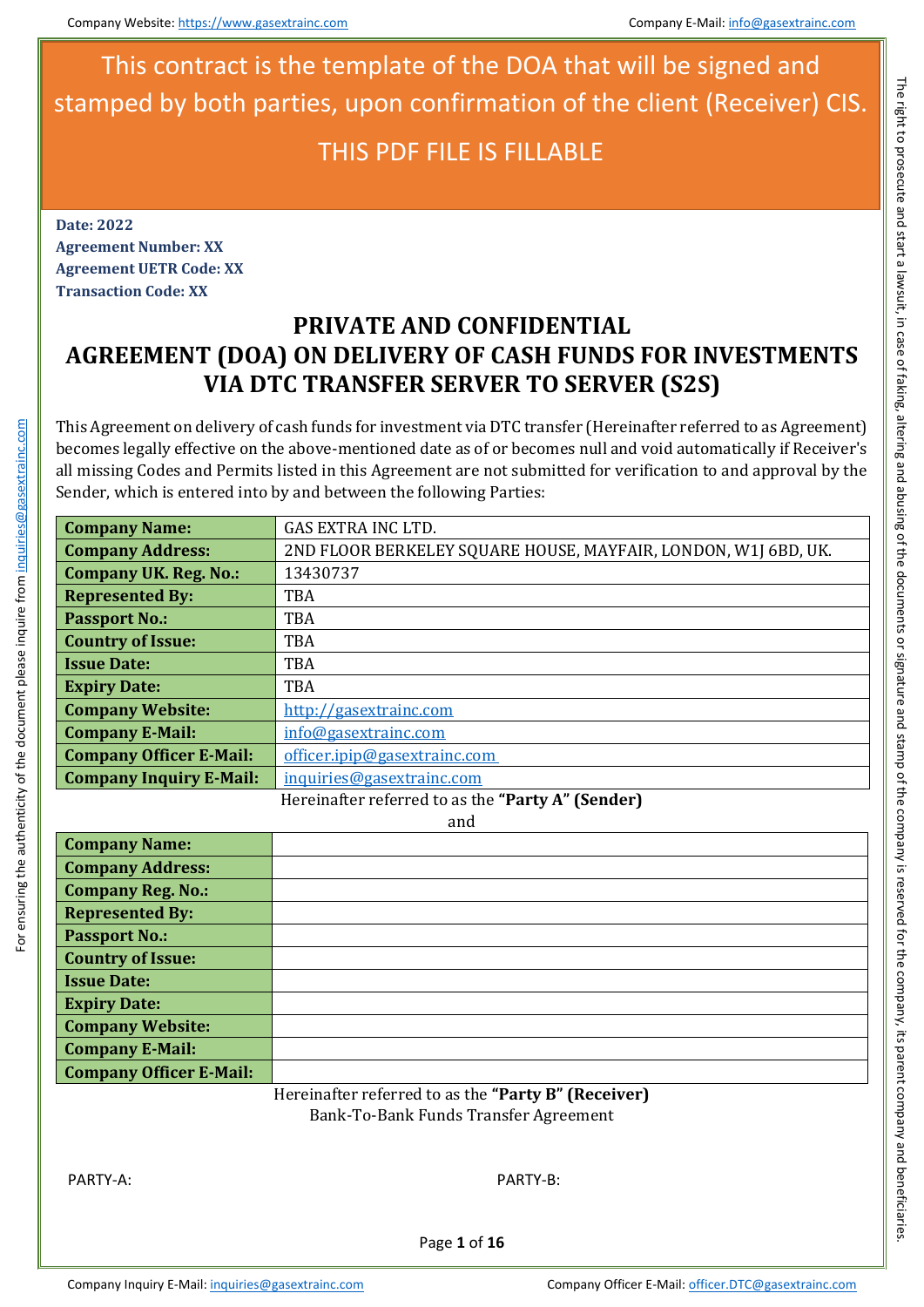**Date: 2022 Agreement Number: XX Agreement UETR Code: XX Transaction Code: XX**

Hereinafter jointly referred to as **"THE PARTIES"**, with full legal and corporate authority to sign this Agreement.

WHEREAS, **GAS EXTRA INC LTD.,** is individually known as first party and/or Sender and **XXXXXXXXXX** Second Party and/or Receiver and jointly known as Parties; and

WHEREAS, the Sender is holding an account at **DEUTSCHE BANK AG.** Bank with cash funds to be transferred to Second Party's designated accounts via DTC Server Transfer for further investments; and

WHEREAS, the Receiver is ready, willing and able to receive said cash funds into its designated account via DTC Server Transfer and to execute the distribution and transfer of said received funds to designated parties and bank accounts via **SWIFT MT103 DIRECT / TT WIRE TRANSFER**, in accordance to the terms and conditions stated in this Agreement; and

WHEREAS, the Receiver has further made arrangement with a third party (hereinafter referred to as Facilitator), to facilitate the execution of the said delivery of cash funds for investments and Receiver and Facilitator shall aut[horize and instruct thei](mailto:inquiries@gasextrainc.com)r designated Trustee to receive said funds and proceed on the agreed distribution and transfer of cash funds, in accordance to the terms and conditions in this Agreement;

WHEREAS ALL the Parties hereto are desirous of entering into this Agreement for the purpose of developing their own investment projects in Humanitarian, Green Economy, Social-Economic and industrial investment projects in worldwide contemplated herein for the mutual benefit only and not for other purposes whatsoever.

NOW, THEREFORE, it is agreed as follows:

### **First Party's (Sender's) Statement:**

The Sender represents and warrants that it has full corporate responsibility permission to enter into this Agreement. It hereby declares under penalty of perjury that the funds are good, clean, clear, and free of noncriminal origin, and are free and clear of all liens, encumbrances and third-party interest.

Further the Sender confirms that he is a legal provider of the funds and he is authorized to transfer the funds to the receiver on the basis of this Agreement.

By signing this Agreement, the Sender represents and warrants that it is giving to the Receiver and its designated parties, full legal authority to download said cash funds via DTC Code Server and distribute and transfer cash funds via SWIFT Message MT103, as per agreed terms and conditions in this Agreement.

### **Second Party's (Receiver's) Statement:**

The Receiver understands and confirms that:

- 1. This type of transfer is not a regular customer money payment and requires manual processing by the Receiving bank officer;
- 2. The receiving bank officer must have the appropriate level of qualifications and can handle such S2S transactions;

PARTY-A: PARTY-B:

For ensuring the authenticity of the document please inquire from inquiries@gasextrainc.com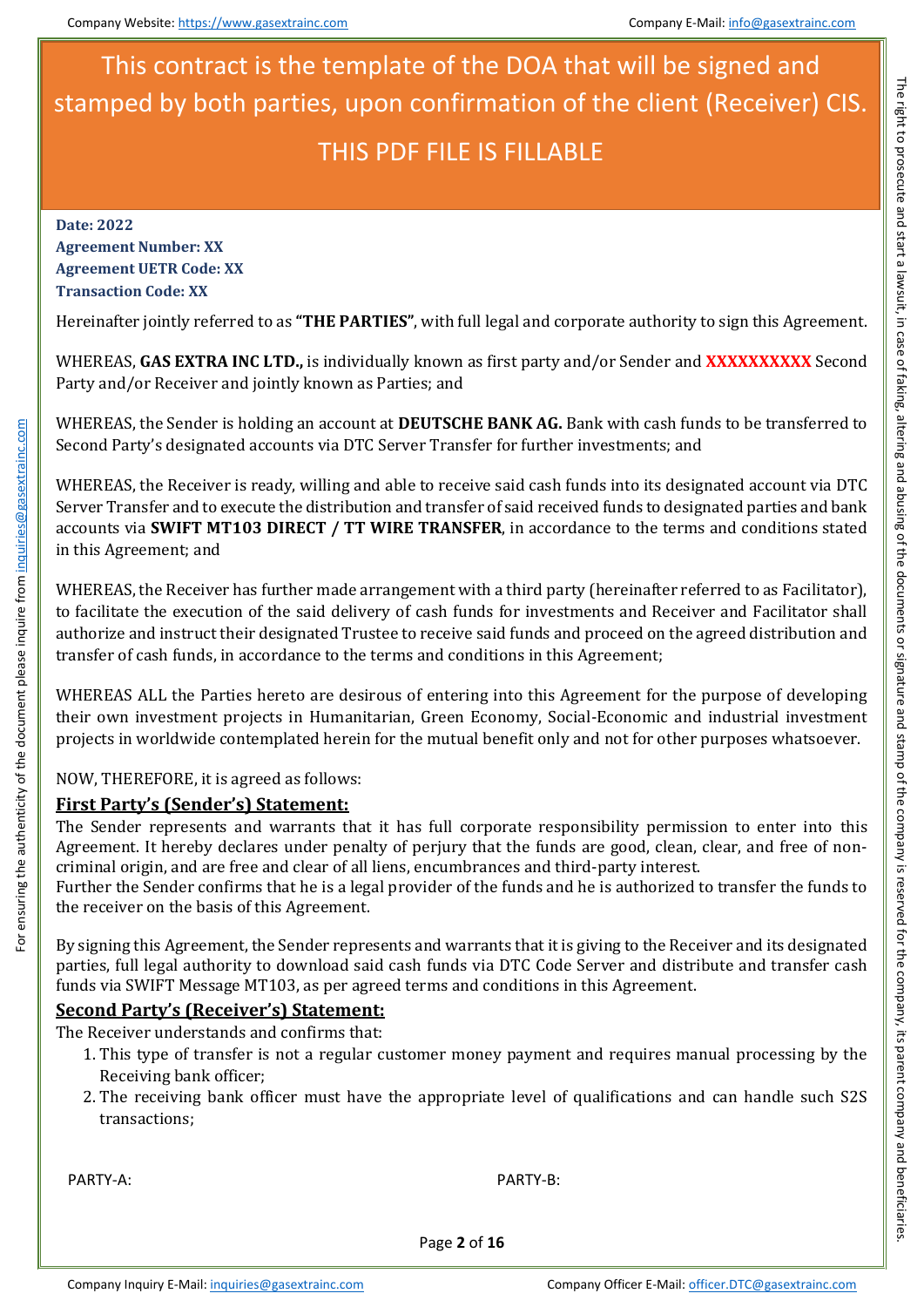**Date: 2022**

### **Agreement Number: XX Agreement UETR Code: XX Transaction Code: XX**

- 3. The Party B (Receiver) must have a full set of permits, ensuring the legality of the acceptance of this type of funds. The package of documents (permits) must include at least the following:
	- 3.1.1.This Agreement, agreed with the receiving Bank;
	- 3.1.2.The economic project(s) in the receiving country agreed and approved by the Government (Ministry of Economy);
	- 3.1.3.Financial regulator Central Bank quota (Special Permit) to enter into the country the Foreign Direct Investment. This Permit will be required for the clearing procedure.
- 4. The result of the receipt processing of the payment by the receiving Bank officer and the final step of the transaction will be the crediting of the ours account of the receiving Bank.
- 5. The Party B (Receiver) hereby states, acknowledges and understands that the funds are off-ledger and need monetization, hence the receiver has all the authorizations required.
- 6. The Party B (Receiver) knows, understands and acknowledges that Coordination and obtaining authorizations for receiving the fund on the receiver's bank's server from ECB, and other monetary and regulatory organizations for the transaction is solely receiver or beneficiary's duty and sender **WON'T** accept any responsibilities.
- 7. [The Party B \(Receive](mailto:inquiries@gasextrainc.com)r) hereby states and acknowledges that they have carefully read, studied, understood and accepted the sender's procedure provided on Party A's website [\(https://gasextrainc.com\)](https://gasextrainc.com/) and with full understanding and acceptance the procedure and transaction attempted for signing and concluding a contract with the sender. If any mistake made by the receiver for any reason, sender and the parent company will not take any responsibility or damages in any legal authority or court of law and receiver is the sole person responsible for the damages.

|                | <b>Instrument</b>                | DTC Cash Transfer (S2S)                                              |
|----------------|----------------------------------|----------------------------------------------------------------------|
| $\overline{2}$ | <b>Total Face Value</b>          |                                                                      |
| 3              | <b>Sender</b>                    | XXXXX XXXXX (XX%) of total face value                                |
| 4 <sub>1</sub> | <b>Sender's Intermediaries</b>   | XXXXX XXXXX (XX%) of total face value                                |
| 5 <sup>1</sup> | Receiver                         | XXXXX XXXXX (XX%) of total face value                                |
| 6              | <b>Receiver's Intermediaries</b> | XXXXX XXXXX (XX%) of total face value                                |
| 7              | <b>Delivery</b>                  | Drawdown Using Codes Provided According following agreed procedure.  |
| 8              | <b>Payment</b>                   | via SWIFT MT103 DIRECT / TT WIRE TRANSFER Same Day Value             |
|                |                                  | It's understood that the amount and timing of tranches are defined   |
| 9              | <b>Note</b>                      | between the bank officers and set by the Euro-Zone Banking rules and |
|                |                                  | regulations.                                                         |

### **DETAILS OF TRANSACTION**

For ensuring the authenticity of the document please inquire from inquiries@gasextrainc.com

For ensuring the authenticity of the document please inquire from inquiries@gasextrainc.com

### **DTC SPECIAL AGREEMENT PROCEDURE**

1. The Receiver submits sign and seal this DTC Agreement , Full Banking detail, CIS, IMFPA, a clear large color Passport Copy and Company Registration to the Sender with distribution of received cash funds between the participants of project investments and after successful due diligence, the Receiver sign &

PARTY-A: PARTY-B:

Page **3** of **16**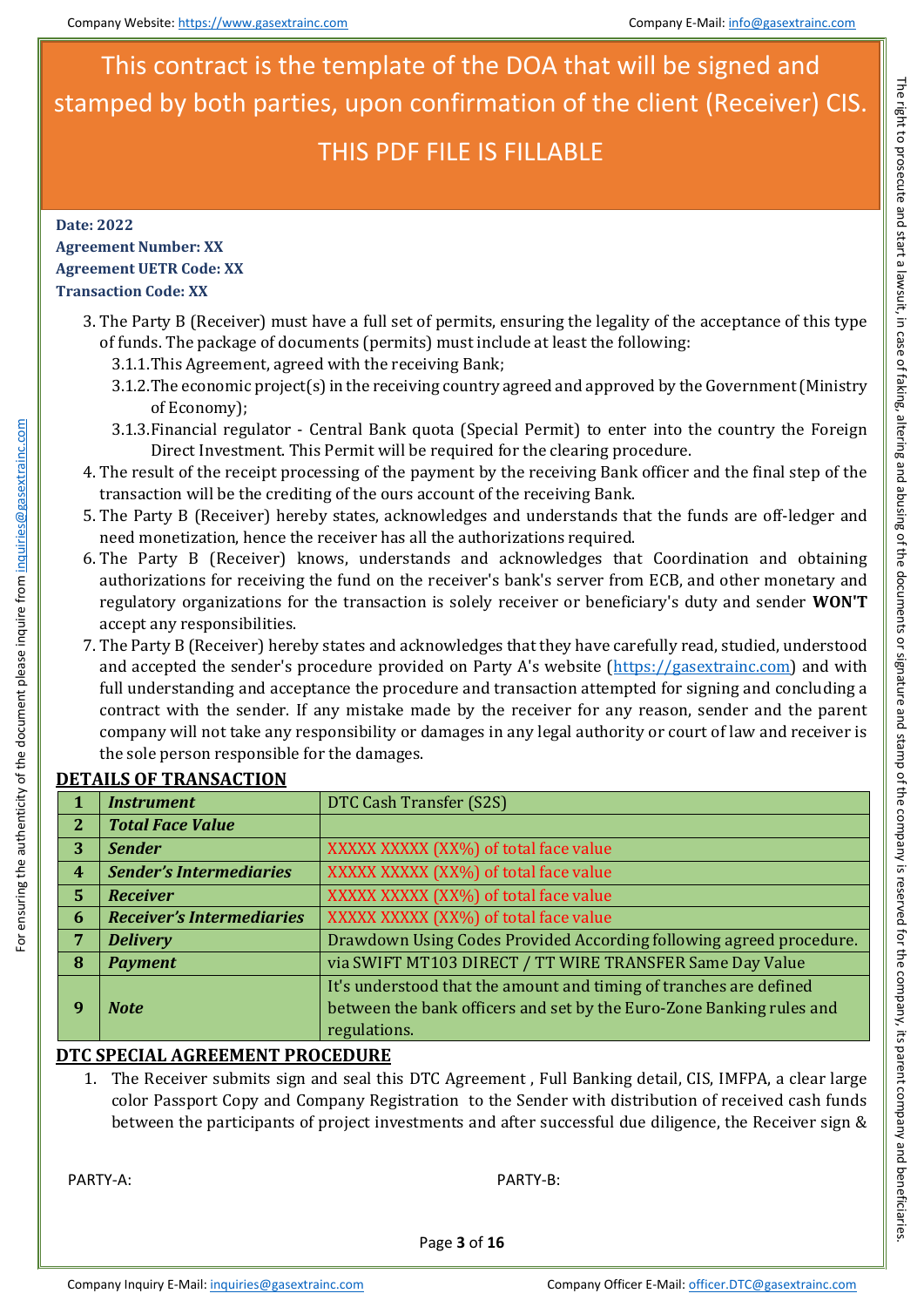### **Date: 2022 Agreement Number: XX Agreement UETR Code: XX Transaction Code: XX**

seal this DTC Agreement, providing Receiver's full banking coordinates and return to the Sender within Seven (7) Banking days which thereby automatically becomes a full commercial recourse contract.

- 2. This Agreement must be registered in the receiver's bank.
- 3. The Receiver is obligated to provide for the Sender necessary details (account, beneficiary codes, password, IP code and etc.) for the upload of the funds to the Receiver`s account by the Sender. Also, the Sender is obligated to provide for the Receiver necessary details (account, beneficiary codes, password, IP code and etc.).
- 4. Sender attempts uploading the fund according to the receiver's given information. Upon successful upload, within twenty-four (24) hours, sender provides **Black Screen (UNIX)** and this Contract (**DOA**). All documents issued by sender are server to server (S2S). Black screen will miss **Downloading Code, Release Code, Final Blocking Code, Final Code, Iron Code** and in case of existing **Download Blocking Code**.
- 5. The Sender has the right to change the time of each transaction transfer without authorization and motivation and check the result of free transfer of DTC transfer, already done.
- 6. For the receiving of the above-mentioned codes, after accepting and successful verification of the [uploaded funds reg](mailto:inquiries@gasextrainc.com)arding to the black screen, the Receiver issues **Payment Guarantee Letter (PGL)** for each tranche separately and **Endorse it by Receiving bank with wet ink sign and manual stamp and includes banker details (e.g. higher ranking banker name, title, pin number, telephone, e-mail) and send it by Receiver's bank officer email to the Sender's nominated bank officer email** as a guarantee of payment for the use of the Sender's funds, as per PGL.
- 7. After accepting and successful verification and authentication of the Bank Endorse Payment Guarantee Letter (PGL), the Sender provide original black screen including the missing codes to the Receiver for further download and use by the funds according to the rules and terms of this Agreement.
- 8. The Receiver's bank officer is fully responsible for blocking funds at the receiver's account for full redistribution for re-investment purposes via **SWIFT MT103 DIRECT / TT WIRE TRANSFER** within **Three (3) banking days** after transfer using the DTC funds, according to the conditions of the Agreement, with the accounts specified by the payers of both parties according to the IMFPA and based on the Bank Endorse corporate PGL, issued by the Receiver for each tranche separately.
- 9. SWIFT MT103 DIRECT / TT WIRE TRANSFER must be transmitted by the **swift.com** system. Also, the all copies of these SWIFT messages must be sent to the sender and all beneficiaries via e-mail immediately after execution and/or transmission of settlement and/or payment, including.
- 10. For DTC transaction MT199 or any type of SWIFT message is not needed, so MT199 or any type of SWIFT message will not be sent by the sender.
- 11. The Receiver confirms under penalty of perjury, with full corporate and individual responsibility, hereby irrevocably, that the cash funds payment from the Receiver to the Sender's beneficiary and intermediaries are clean, clear funds, free of any levy, liens or encumbrances and of non-criminal origin.
- 12. All subsequent tranches will be based on this procedure until collateral or funds become exhausted.

PARTY-A: PARTY-B:

For ensuring the authenticity of the document please inquire from inquiries@gasextrainc.com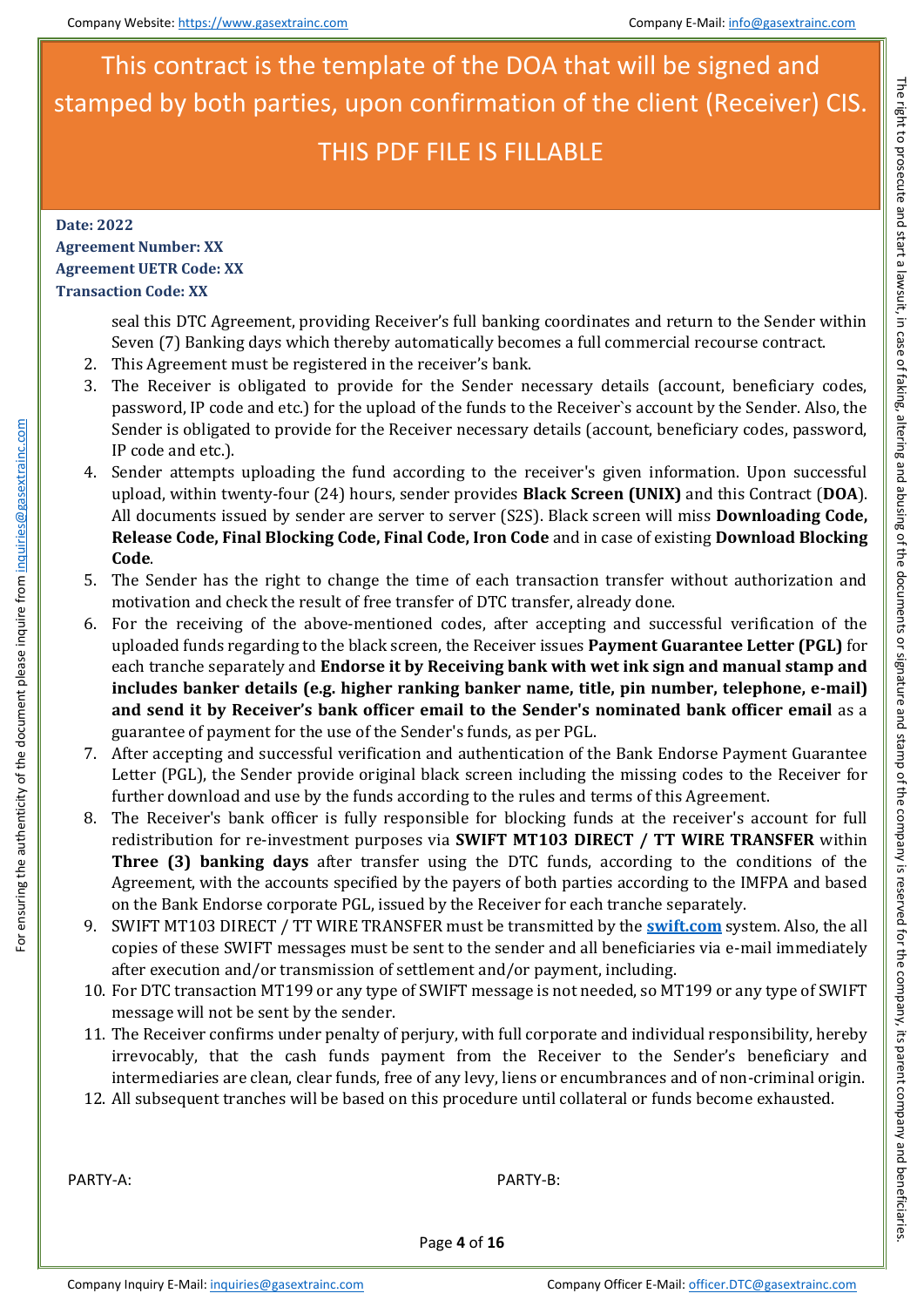**Date: 2022 Agreement Number: XX Agreement UETR Code: XX Transaction Code: XX**

### **IMPORTANT NOTE**

- 1. The Sender and Receiver hereby certify that the documents mentioned in this Procedure are the necessary and sufficient for the successful completion of the transaction. The parties shall not nominate additional requirements for submission of documentation and other bank confirmations other than this agreement, three screen shots and bank endorsed PGL.
- 2. There is no sender's bank officer involvement at any stage of the transaction, there will be no phone or screen verification and the sender bank officer will not send any emails or MT199 to receiver bank officer. Receiver hereby acknowledges and states that the bank officer know, understand and comply with this.
- 3. The Receiver is obliged to inform the receiving bank officer of the following changes in the technical conditions for accepting (downloading) the funds transferred:
	- 3.1. The transfer processing cannot be postponed or rescheduled. The receiving bank officer must immediately reserve the funds transferred for his PIN and without delay start the process of downloading the funds in t-he appropriate way. **Such processing must be completed by the receiving bank officer within ONE SESSION A MAXIMUM OF 24 HOURS. Otherwise, according to the security [policy, the trans](mailto:inquiries@gasextrainc.com)action will be blocked by The System and will not be available for further processing. This is due to the latest System updates.**
	- 3.2. The receiving officer should approach the processing of receiving the funds with all attention and responsibility, as his mistakes may lead to further non-fulfilment of the contract by the Sender.

### **REPRESENTATIONS AND WARRANTIES**

### **Non-Solicitation**

For ensuring the authenticity of the document please inquire from inquiries@gasextrainc.com

or ensuring the authenticity of the document please inquire from inquiries@gasextrainc.com

The Receiver hereby confirms and declares that Sender, its associates or representatives or any person or persons on its behalf has/have never been solicited by any party, its shareholders or associates or representatives in any way whatsoever that can be construed as a solicitation for this transaction or for future transactions.

### **Force Majeure**

Any delay in or failure of performance by either party of their respective obligations under this Agreement shall constitute a breach hereunder and will give rise to claims for damages if, and to the extent that such delays or failures in performance are not caused by events or circumstance beyond the control of such party.

The term "Beyond the Control of Such Party" includes Act of War, Rebellion, Fire, and Flood, Earthquake or other natural disasters. Any other cause not within the control of such party or which is by exercise of reasonable diligence, the party will be unable to foresee or prevent or remedy. With Rolls and Extensions (R&E) per mutual Agreement!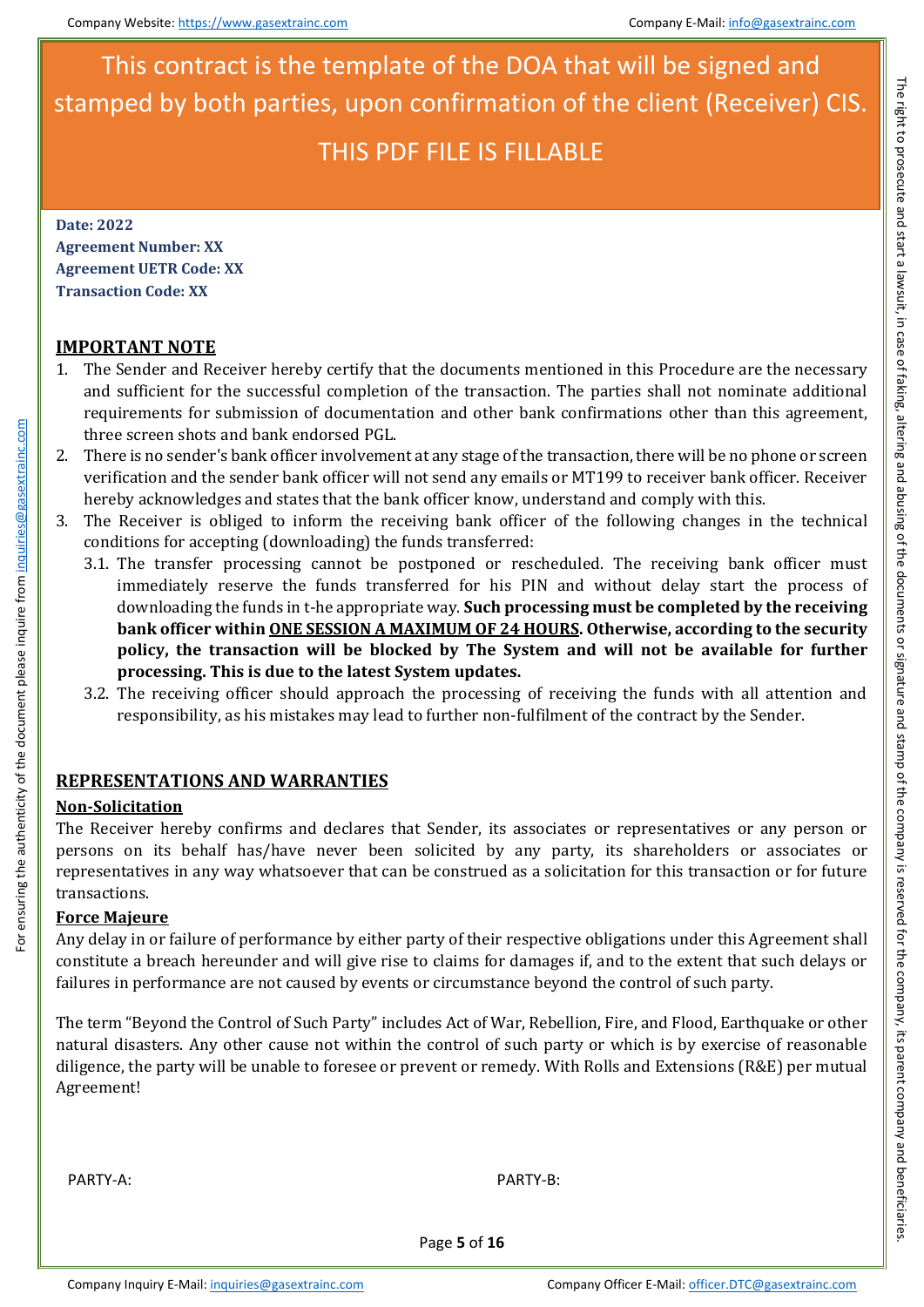**Date: 2022**

**Agreement Number: XX Agreement UETR Code: XX Transaction Code: XX**

### **Non- Circumvention/Non- Disclosure (NCND)**

The Parties agree that the Non-Circumvention / Non-Disclosure (NCND) rules of all issues from the (International Chamber of Commerce) ICC up to and including the latest edition apply and shall remain effective for a period of five years from the date of execution of this Agreement. All information contained herein including banking information and codes are privileged information and represent the sole property of the Party from which they originate.

### **Organization**

It is duly organized, validly existing and in good standing under the laws of its jurisdiction of formation with all requisite power and authority to enter into this Agreement, to perform its obligations hereunder and to conduct the business of the Investment Program and to develop projects as mutually agreed herein.

### **Enforceability**

This Agreement constitutes the legal, valid and binding obligation of such party enforceable in accordance with its t[erms.](mailto:inquiries@gasextrainc.com)

### **Consents and Authority**

No consents or approvals are required from any governmental authority or other Person for it to enter into this Agreement. All action on the part of such party necessary for the authorization, execution and delivery of this Agreement and the consummation of the transactions contemplated hereby by such party, have been duly taken and granted.

### **No Conflict**

For ensuring the authenticity of the document please inquire from inquiries@gasextrainc.com

For ensuring the authenticity of the document please inquire from inquiries@gasextrainc.com

The execution and delivery of this Agreement by it and the consummation of the transactions contemplated hereby it do not conflict with nor contravene the provisions of its organizational documents, nor any Agreement or instrument by which it or its properties or assets are bound or any law, rule, regulation, order or decree to which it or its properties or assets are subject.

### **Parties Affidavit**

Both Parties confirm that they have has been afforded the opportunity to seek and rely upon the advice of its/their own attorneys, accountants or other professional advisors in connection with the execution of this Agreement. And, both Parties understand and accept the whole content of the present Agreement and shall honor its written conditions.

### **Miscellaneous Notice(s) and Warranties**

Any modifications, amendments, addendums and/or extensions to the present transaction/contract, if any, shall be executed by the two (2) authorized signatory Parties respectively. Such document/Agreement, when signed and referenced to this Agreement, whether received by mail or facsimile transmission as well as all and any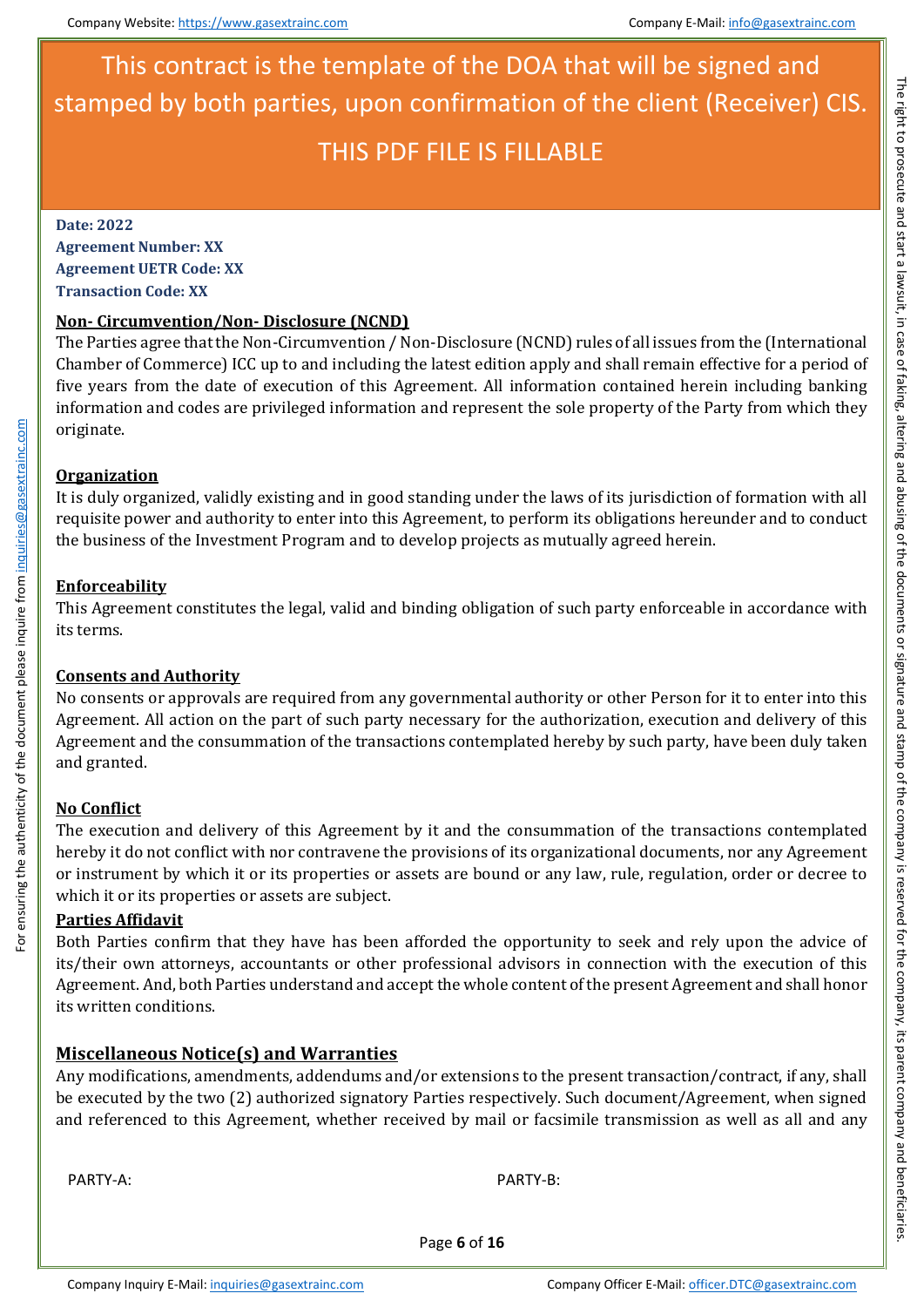**Date: 2022 Agreement Number: XX Agreement UETR Code: XX Transaction Code: XX**

facsimile, e-mail or photocopies of the true original documents certified by the Parties hereto and/or Public Notary, shall be considered as an original, both legally binding and enforceable for the term of this Agreement.

### **Communication**

Communication with banks will be limited to those between the Investor's bank and Partner's bank and only by between authorized bank officers/representatives, including principals of the Investor and the Partner, in the course of completion of this transaction. No communication by any other party is permitted without prior written consent of the named account holders.

Any notice to be given hereunder from either Party to the other shall be in writing and shall be delivered by fax to the telefax number or by e-mail to e-mail address of the respective Party as provided herein. The Parties agree that acknowledged e-mail or telefax copies are treated as legally binding original documents. E-mail copies scanned and sent on e-mail as photo, of this Agreement and exchange of correspondence duly signed and/or executed shall be deemed to be original and shall be binding and are regarded as original and good for any legal pur[pose.](mailto:inquiries@gasextrainc.com)

### **Specific Performance; Other Rights**

The Parties recognize that several of the rights granted under this Agreement are unique and, accordingly, the Parties shall, in addition to such other remedies as may be available to them at law or in equity, have the right to enforce their rights under this Agreement by actions for injunctive relief and specific performance.

### **Prior Agreements; Construction: Entire Agreement**

This Agreement, including the Exhibits and other documents referred to herein (which form a part hereof), constitutes the entire Agreement of the Parties with respect to the subject matter hereof, and supersedes all prior Agreement and understandings between them as to such subject matter and all such prior Agreement and understandings are merged herein and shall not survive the execution and delivery hereof. In the event of any conflict between the provisions of this Agreement and those of any joint ventures Agreement, the provisions of the applicable joint venture Agreement shall control.

### **Amendments**

For ensuring the authenticity of the document please inquire from inquiries@gasextrainc.com

For ensuring the authenticity of the document please inquire from inquiries@gasextrainc.com

This Agreement may not be amended, altered or modified except upon the unanimous by instrument in writing and signed by each of the Sender and the Receiver.

### **Severability**

If any provision of this Agreement shall be held or deemed by a final order of a competent authority to be invalid, inoperative or unenforceable, such circumstance shall not have the effect of rendering any other provision or provisions herein contained invalid, inoperative or unenforceable, but this Agreement shall be construed as if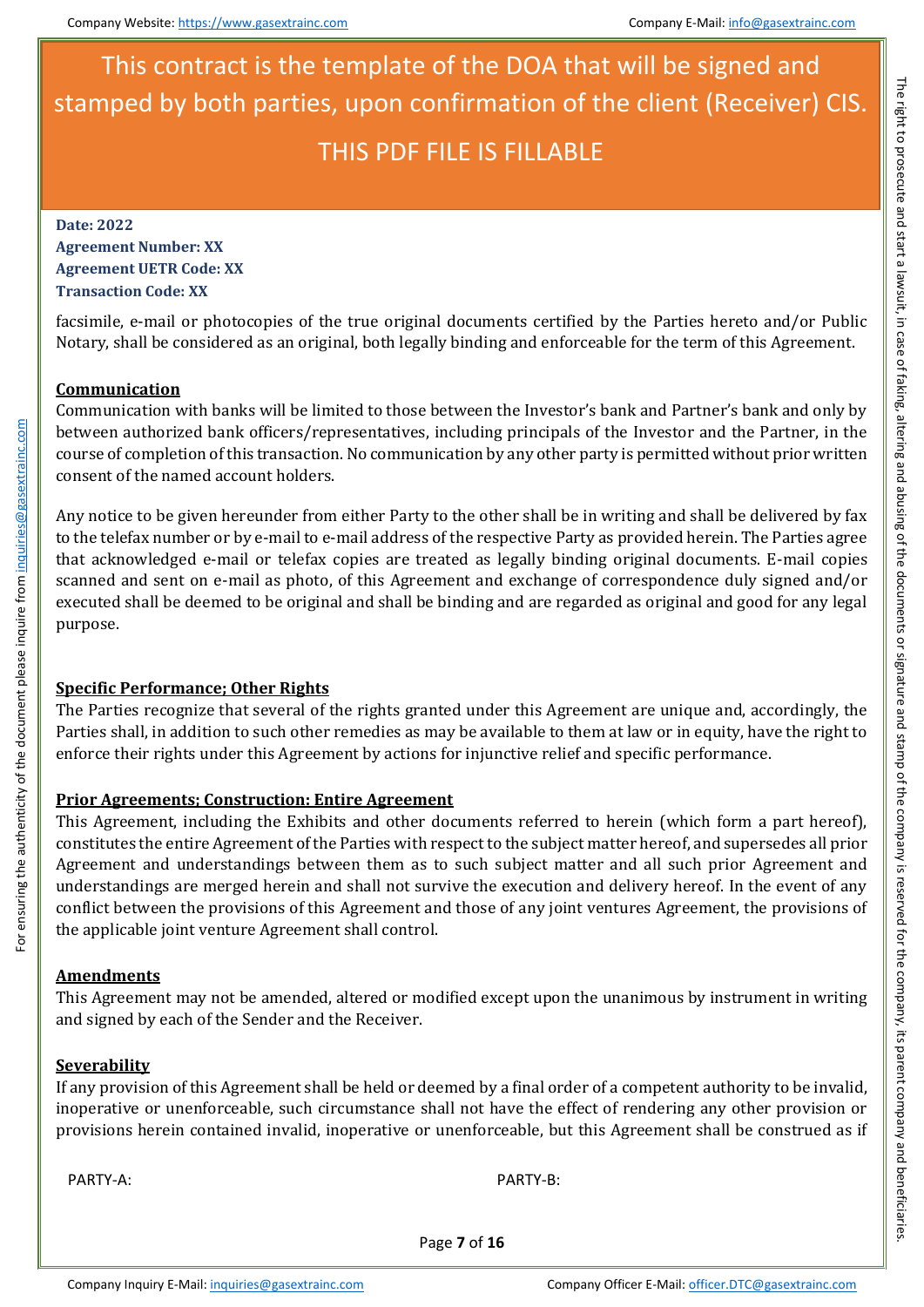**Date: 2022 Agreement Number: XX Agreement UETR Code: XX Transaction Code: XX**

such invalid, inoperative or unenforceable provision had never been contained herein so as to give full force and effect to the remaining such terms and provisions.

### **Counterparts**

This Agreement may be executed in one or more counterparts, all of which shall be considered one and the same Agreement and shall become effective when one or more such counterparts have been signed by each of the Parties and delivered to each of the Parties.

### **Applicable Law; Jurisdiction**

This Agreement shall be governed by and construed in accordance with the laws of the Paris. The Parties consent to the exclusive jurisdiction of the Paris shall be preceded with the according to the principal of the ICC, with any civil action concerning any controversy, dispute or claim arising out of or relating to this Agreement, or any other Agreement contemplated by, or otherwise with respect to, this Agreement or the breach hereof, unless such court would not have subject matter jurisdiction thereof, in which event the parties consent to the jurisdiction of the ICC [as above indicated. T](mailto:inquiries@gasextrainc.com)he Parties hereby waive and agree not to assert in any litigation concerning this Agreement the doctrine of forum no convenient.

### **Arbitration**

For ensuring the authenticity of the document please inquire from inquiries@gasextrainc.com

For ensuring the authenticity of the document please inquire from inquiries@gasextrainc.com

All disputes and questions whatsoever which arises between the parties to this Agreement and touching on this Agreement on the construction or application thereof or any account cost, liability to be made hereunder or as to any act or way relating to this Agreement shall be settled by the arbitration in accordance with the arbitration laws of the ICC. This Agreement contains the entire Agreement and understanding concerning the subject matter hereof and supersedes and replaces all prior negotiations and proposed Agreements, written or oral. Neither of the parties may alter, amend, nor modify this Agreement, except by an instrument in writing signed by both parties. This Agreement will be governed by and construed in accordance with the laws of Paris. In the event that either party shall be required to bring any legal actions against the other in order to enforce any of the terms of this Agreement the prevailing party shall be entitled to recover reasonably attorney fees and costs.

Every attempt shall be made to resolve disputes arising from unintended or inadvertent violation of this contractual Agreement as far as possible amicably. In the event that adjudication is required local legal process shall be preceded with according to the principal of the ICC as above indicated. Where judicial resolution is not thereby achieved, this matter shall be settled by the ICC itself and the decision of which the Parties shall consider to be final and binding. No State court of any nation shall have subject matter jurisdiction over matters arising under this Agreement.

### **Taxes**

All payments to be made by Payor to each Master Paymaster, as per ANNEX-9 shall be all exempt and free of any taxes, and any and all taxes shall be the sole responsibility of the Payor only.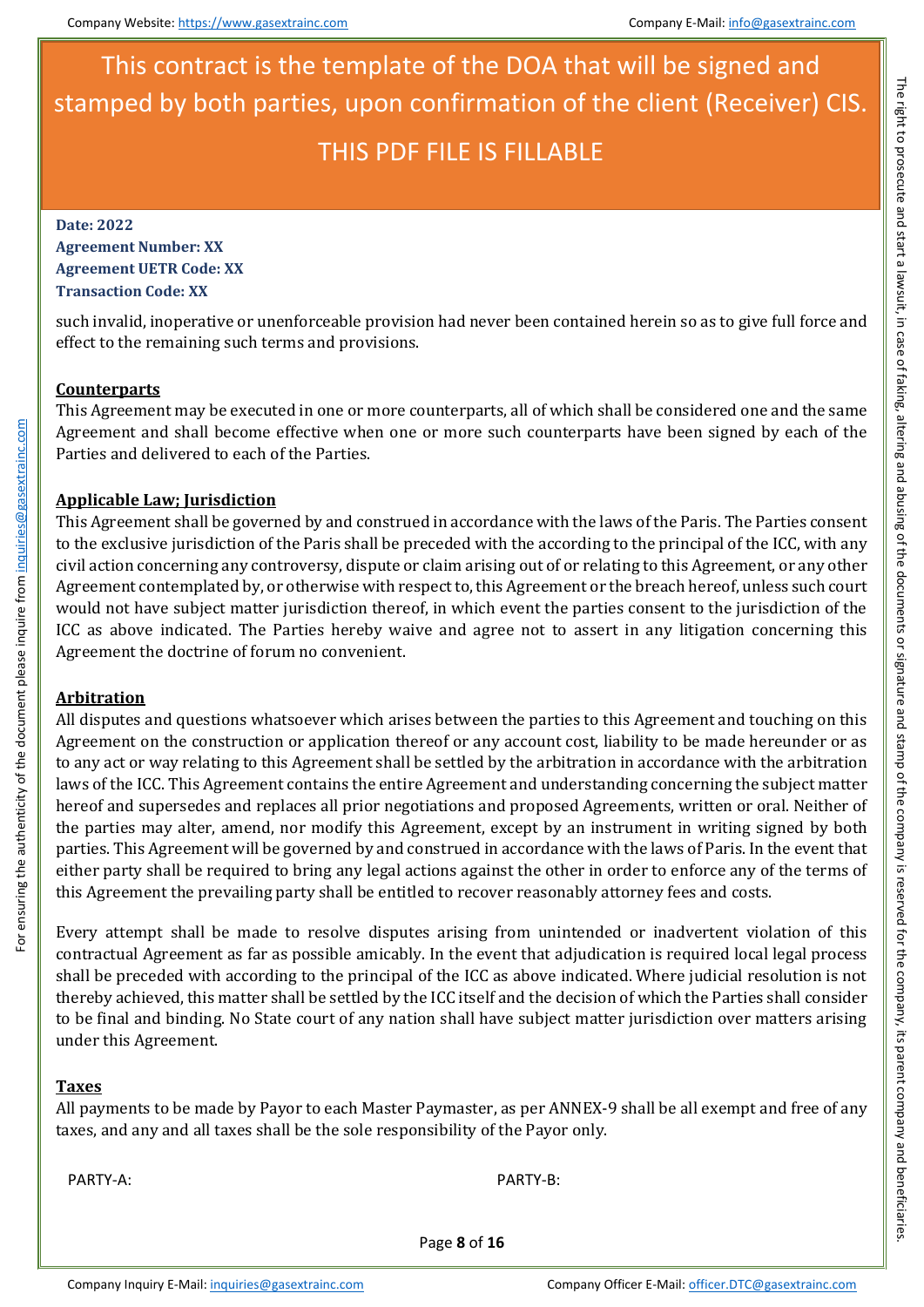**Date: 2022 Agreement Number: XX Agreement UETR Code: XX Transaction Code: XX**

### **Waiver of Jury Trial**

The Parties hereto hereby irrevocably and unconditionally waive trial by jury in any legal action or proceeding relating to this Agreement and for any counterclaim therein.

### **No Rights of Third Parties**

This Agreement is made solely and specifically between and for the benefit of the parties hereto and their respective members, successors and assigns subject to the express provisions hereof relating to successors and assigns.

No other Person whatsoever shall have any rights, interest, or claims hereunder or be entitled to any benefits under or on account of this Agreement as a third-party beneficiary or otherwise.

### **Survival**

The covenants contained in this Agreement which, by their terms, require performance after the expiration or termination of this Agreement shall be enforceable notwithstanding the expiration or other termination of this Agr[eement.](mailto:inquiries@gasextrainc.com)

### **Headings**

Headings are included solely for convenience of reference and if there is any conflict between headings and the text of this Agreement, the text shall control.

### **Currency**

Any exchange of funds between the Sender and the Receiver shall be made in the same currency in which the Sender transferred the investment fund. In addition, all calculations pursuant to this Agreement and any joint venture Agreement directly or indirectly related to this transaction shall be based on ICC regulations in Paris, France.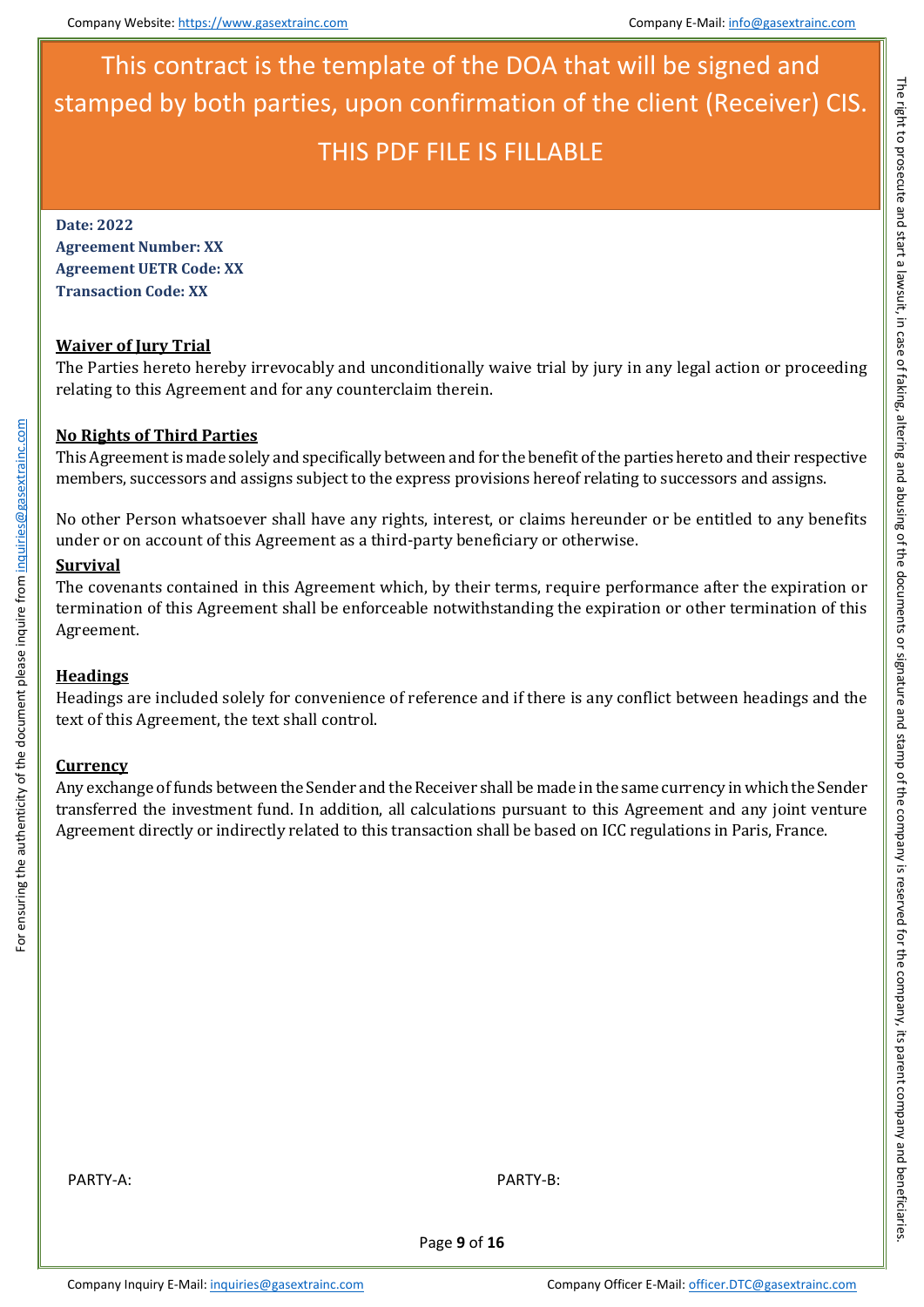**Date: 2022 Agreement Number: XX Agreement UETR Code: XX Transaction Code: XX**

According to the testimony, the parties implemented this agreement on the date stated in the same contract.

### **SIGNATURES OF THE PARTIES**

As free expression of my will, I hereby affix below my signature on this document. A facsimile and/or e-mail copy of this document, and any other related documents, shall be all deemed equally valid as the original of this document:

### **On behalf of Party A (Sender):**

| <b>NAME</b>           | TBA | <b>SIGNITURE</b> |
|-----------------------|-----|------------------|
| <b>TITLE</b>          | TBA |                  |
| <b>PASSPORT NO.</b>   | TBA |                  |
| <b>ISSUED COUNTRY</b> | TBA |                  |
| <b>ISSUED DATE</b>    | TBA |                  |
| <b>EXPIRY DATE</b>    | TBA |                  |

### **On behalf of Party B (Receiver):**

For ensuring the authenticity of the document please inquire from inquiries@gasextrainc.com

For ensuring the authenticity of the document please inquire from inquiries@gasextrainc.com

| <b>NAME</b>           | <b>SIGNITURE</b> |
|-----------------------|------------------|
| <b>TITLE</b>          |                  |
| <b>PASSPORT NO</b>    |                  |
| <b>ISSUED COUNTRY</b> |                  |
| <b>ISSUED DATE</b>    |                  |
| <b>EXPIRY DATE</b>    |                  |

Page **10** of **16**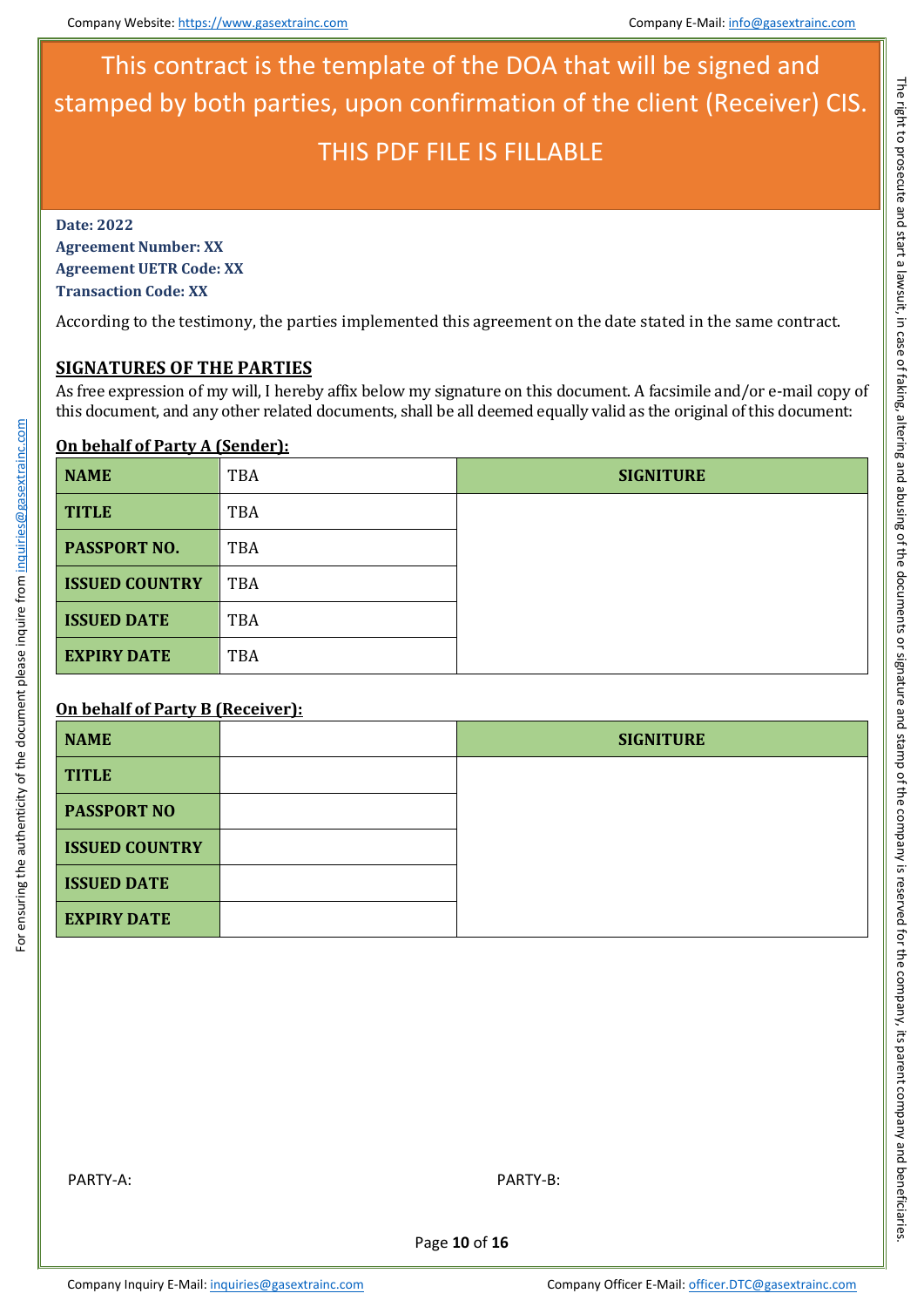**Date: 2022 Agreement Number: XX Agreement UETR Code: XX**

**Transaction Code: XX**

### **ANNEX 1 - PARTY A**

### *Sender's Bank Details*

| $\mathbf{1}$    | <b>Company Name:</b>                | GAS EXTRA INC LTD.                                         |  |  |
|-----------------|-------------------------------------|------------------------------------------------------------|--|--|
| $\overline{2}$  | <b>Company Address:</b>             | 2ND FLOOR BERKELEY SQUARE HOUSE, MAYFAIR, LONDON, W1J 6BD, |  |  |
|                 |                                     | UNITED KINGDOM.                                            |  |  |
| 3               | <b>Company UK. Reg. Number:</b>     | 13430737                                                   |  |  |
| 4               | <b>Represented By:</b>              | TBA                                                        |  |  |
| 5               | <b>Passport No. / Country:</b>      | TBA<br>TBA                                                 |  |  |
| 6               | Date of Issue / Date of Expiry:     | TBA<br><b>TBA</b>                                          |  |  |
| 7               | <b>Bank Name:</b>                   | <b>TBA</b>                                                 |  |  |
| 8               | <b>Bank Address:</b>                | <b>TBA</b>                                                 |  |  |
| 9               | <b>Bank Swift or BIC Code:</b>      | TBA                                                        |  |  |
| 10              | <b>Account Number:</b>              | TBA                                                        |  |  |
| 11              | <b>IBAN Number:</b>                 | TBA                                                        |  |  |
| 12              | <b>Account Name:</b>                | TBA                                                        |  |  |
| 13              | <b>Bank Officer:</b>                | TBA                                                        |  |  |
| 14              | <b>Bank Officer Tel:</b>            | TBA                                                        |  |  |
| 15              | <b>Bank Officer E-Mail:</b>         | <b>TBA</b>                                                 |  |  |
| 16              | <b>Company Website:</b>             | https://gasextrainc.com                                    |  |  |
| 17              | <b>Company E-Mail:</b>              | info@gasextrainc.com                                       |  |  |
| 18              | <b>Company Officer E-Mail:</b>      | officer.DTC@gasextrainc.com                                |  |  |
| 19              | <b>Company Inquiry E-Mail:</b>      | inquiries@gasextrainc.com                                  |  |  |
|                 | <b>SENDER'S BANK SERVER DETAILS</b> |                                                            |  |  |
| 20              | <b>Global Server ID:</b>            | <b>TBA</b>                                                 |  |  |
| 21              | <b>Global Server IP:</b>            | <b>TBA</b>                                                 |  |  |
| 22              | <b>Server ID:</b>                   | <b>TBA</b>                                                 |  |  |
| $\overline{23}$ | <b>Server IP:</b>                   | <b>TBA</b>                                                 |  |  |
| $\overline{24}$ | <b>Server Serial ID:</b>            | TBA                                                        |  |  |
| 25              | <b>Common Account Number:</b>       | TBA                                                        |  |  |
| 26              | <b>Deposit Code:</b>                | TBA                                                        |  |  |
| 27              | <b>Clearing House Code:</b>         | TBA                                                        |  |  |
| 28              | <b>Identity Code:</b>               | TBA                                                        |  |  |
| 29              | <b>UTR Code:</b>                    | TBA                                                        |  |  |
| 30              | <b>Sort Code:</b>                   | <b>TBA</b>                                                 |  |  |
| $\overline{31}$ | <b>WTS Server:</b>                  | <b>TBA</b>                                                 |  |  |
| 32              | <b>IMAD:</b>                        | TBA                                                        |  |  |
| 33              | ISIN:                               | TBA                                                        |  |  |
| 34              | <b>User Name:</b>                   | TBA                                                        |  |  |
| 35              | <b>User ID:</b>                     | TBA                                                        |  |  |
| 36              | <b>Farm Name:</b>                   | <b>TBA</b>                                                 |  |  |
| 37              | Currency:                           | <b>EURO</b>                                                |  |  |

PARTY-A: PARTY-B:

For ensuring the authenticity of the document please inquire from inquiries@gasextrainc.com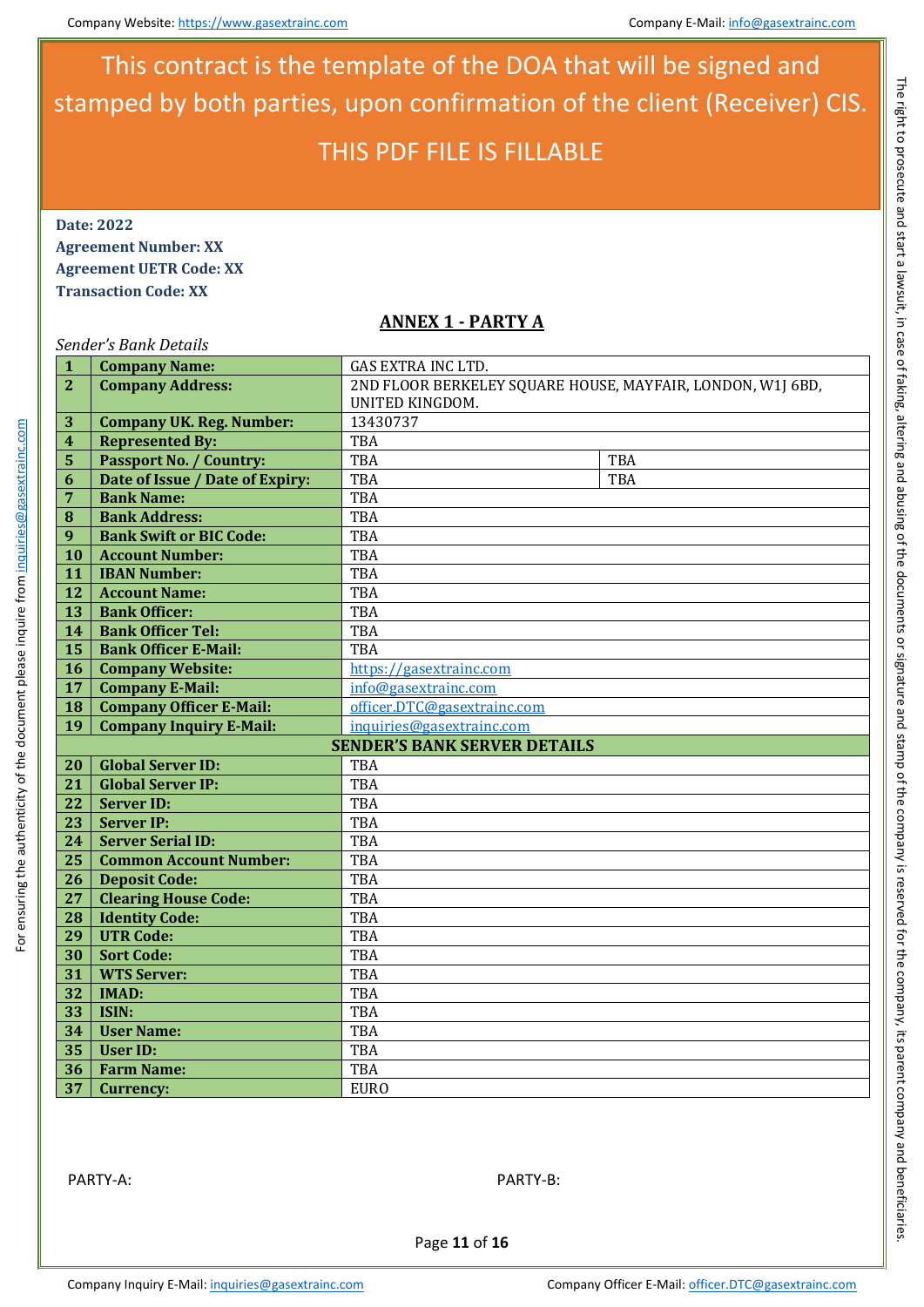**Date: 2022 Agreement Number: XX Agreement UETR Code: XX Transaction Code: XX**

### **ANNEX 2 - PARTY B**

# *Receiver's Bank Details* **Beneficiary Name: Company Address:**

| $\overline{2}$          | <b>Company Address:</b>         |                                       |  |
|-------------------------|---------------------------------|---------------------------------------|--|
| 3                       | <b>Company Reg. Number:</b>     |                                       |  |
| $\overline{\mathbf{4}}$ | <b>Represented By:</b>          |                                       |  |
| 5                       | <b>Passport No. / Country:</b>  |                                       |  |
| $\boldsymbol{6}$        | Date of Issue / Date of Expiry: |                                       |  |
| $\overline{7}$          | <b>Bank Name:</b>               |                                       |  |
| $\bf{8}$                | <b>Bank Address:</b>            |                                       |  |
| $\overline{9}$          | <b>Bank Swift or BIC Code:</b>  |                                       |  |
| 10                      | <b>Account Number:</b>          |                                       |  |
| 11                      | <b>IBAN Number:</b>             |                                       |  |
| 12                      | <b>Account Name:</b>            |                                       |  |
| 13                      | <b>Bank Officer:</b>            |                                       |  |
| 14                      | <b>Bank Officer Tel:</b>        |                                       |  |
| 15                      | <b>Bank Officer E-Mail</b>      |                                       |  |
| 16                      | <b>Company Website:</b>         |                                       |  |
| 17                      | <b>Company E-Mail:</b>          |                                       |  |
|                         |                                 | <b>RECEIVER'S BANK SERVER DETAILS</b> |  |
| 18                      | <b>Global Server ID:</b>        |                                       |  |
| 19                      | <b>Global Server IP:</b>        |                                       |  |
| 20                      | <b>Server ID:</b>               |                                       |  |
| 21                      | <b>Server IP:</b>               |                                       |  |
| 22                      | <b>Receiving Server ID:</b>     |                                       |  |
| 23                      | <b>Receiving Server IP:</b>     |                                       |  |
| 24                      | <b>Server Serial ID:</b>        |                                       |  |
| 25                      | <b>Common Account Number:</b>   |                                       |  |
| 26                      | <b>Deposit Code:</b>            |                                       |  |
| 27                      | <b>Clearing House Code:</b>     |                                       |  |
| 28                      | <b>Identity Code:</b>           |                                       |  |
| 29                      | <b>UTR Code:</b>                |                                       |  |
| 30                      | <b>Sort Code:</b>               |                                       |  |
| $\overline{31}$         | <b>WTS Server:</b>              |                                       |  |
| 32                      | <b>IMAD:</b>                    |                                       |  |
| 33                      | ISIN:                           |                                       |  |
| 34                      | <b>User Name:</b>               |                                       |  |
| 35                      | <b>User ID:</b>                 |                                       |  |
| 36                      | <b>Farm Name:</b>               |                                       |  |
| 37                      | Currency:                       | <b>EURO</b>                           |  |
|                         |                                 |                                       |  |

PARTY-A: PARTY-B:

For ensuring the authenticity of the document please inquire from inquiries@gasextrainc.com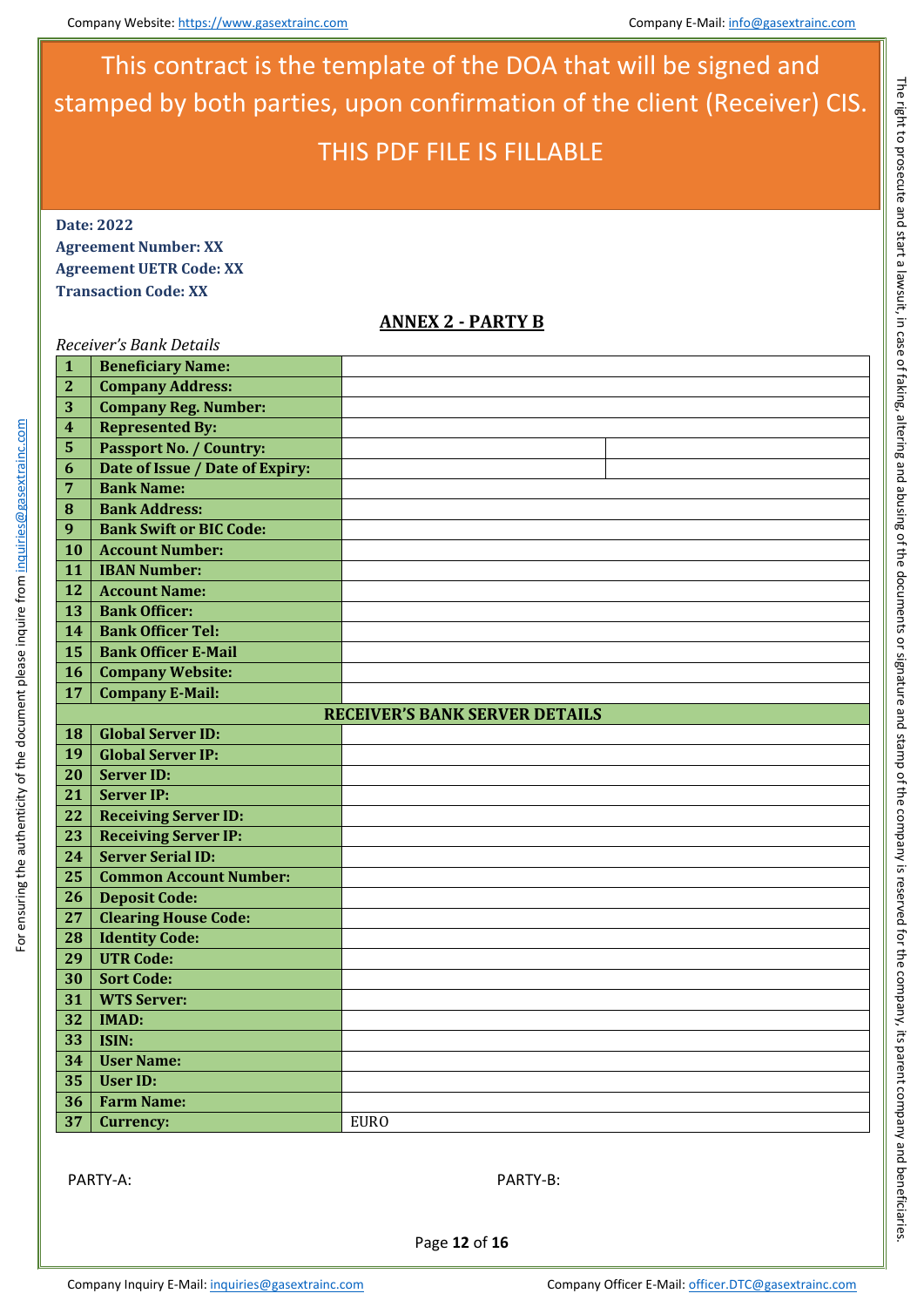**Date: 2022 Agreement Number: XX Agreement UETR Code: XX Transaction Code: XX**

### **ANNEX 3- SENDER'S PASSPORT COPY:**

PARTY-A: PARTY-B:

For ensuring the authenticity of the document please inquire from inquiries@gasextrainc.com

For ensuring the authenticity of the document please inquire from inquiries@gasextrainc.com

Page **13** of **16**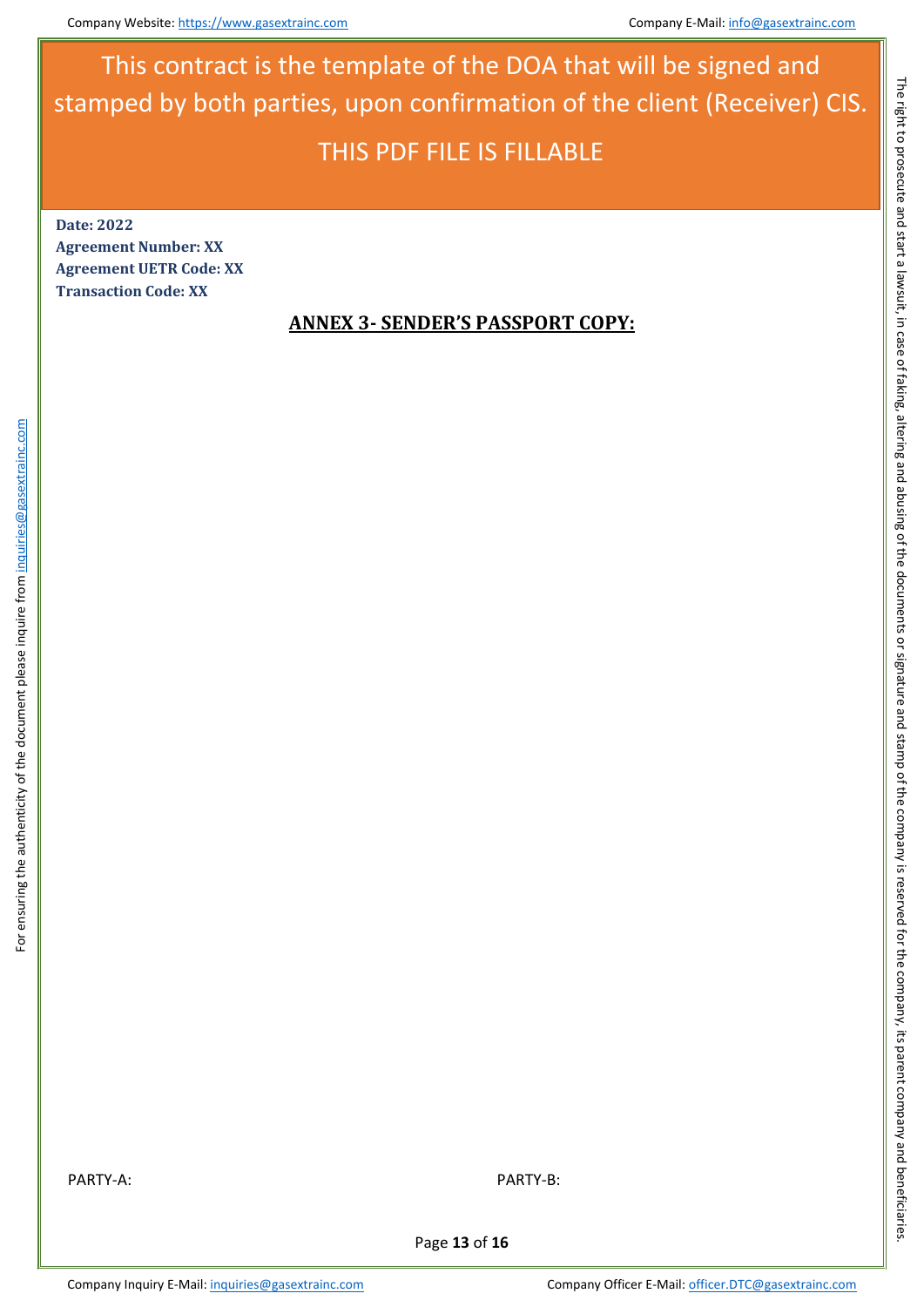**Date: 2022 Agreement Number: XX Agreement UETR Code: XX Transaction Code: XX**

### **ANNEX 4- SENDER'S COMPANY REGISTRATION CRETIFICATE:**

For ensuring the authenticity of the document please inquire from inquiries@gasextrainc.com

For ensuring the authenticity of the document please inquire from inquiries@gasextrainc.com

Page **14** of **16**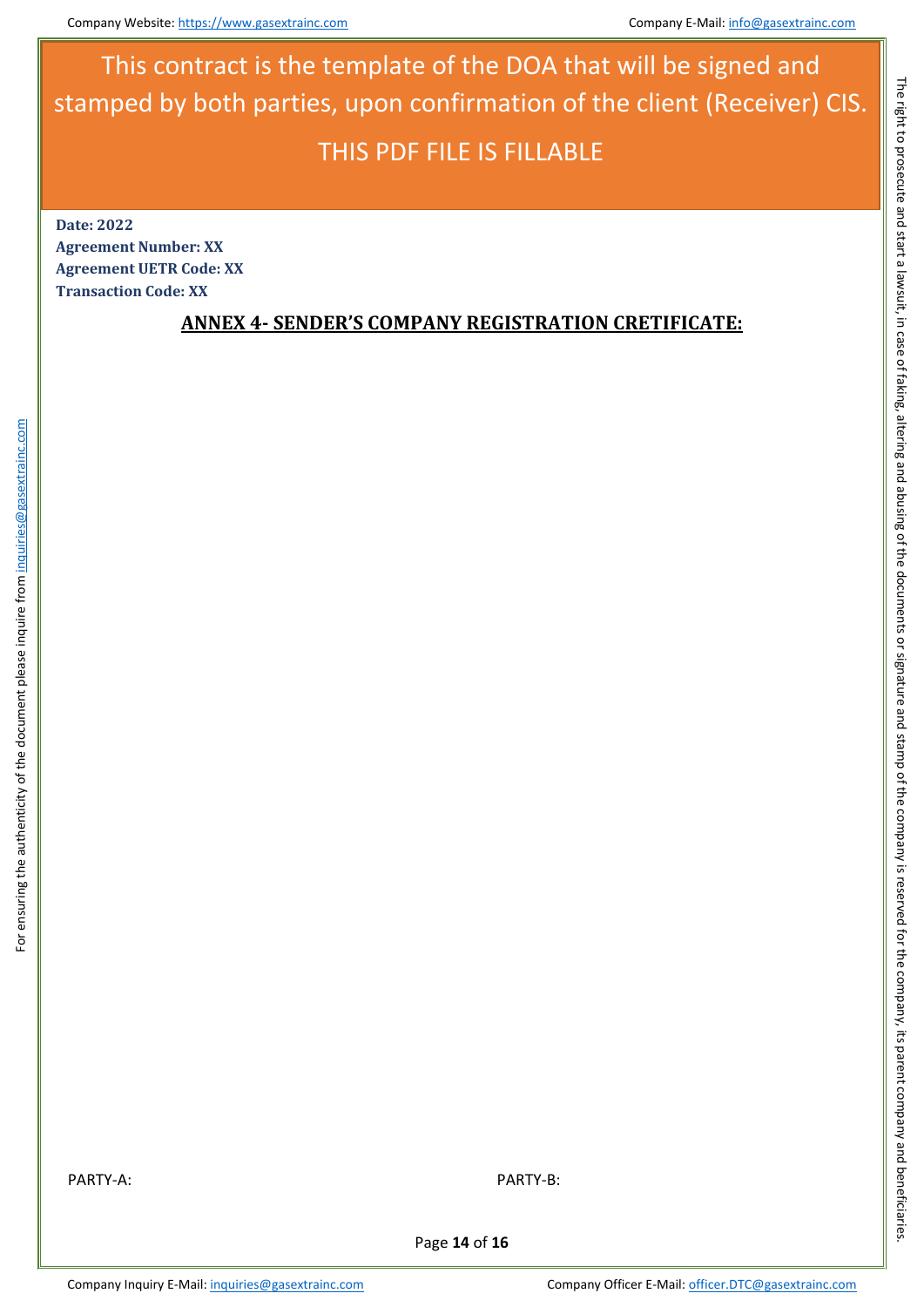**Date: 2022 Agreement Number: XX Agreement UETR Code: XX Transaction Code: XX**

### **ANNEX 5- RECEIVER'S PASSPORT COPY:**

For ensuring the authenticity of the document please inquire from inquiries@gasextrainc.com

For ensuring the authenticity of the document please inquire from inquiries@gasextrainc.com

Page **15** of **16**